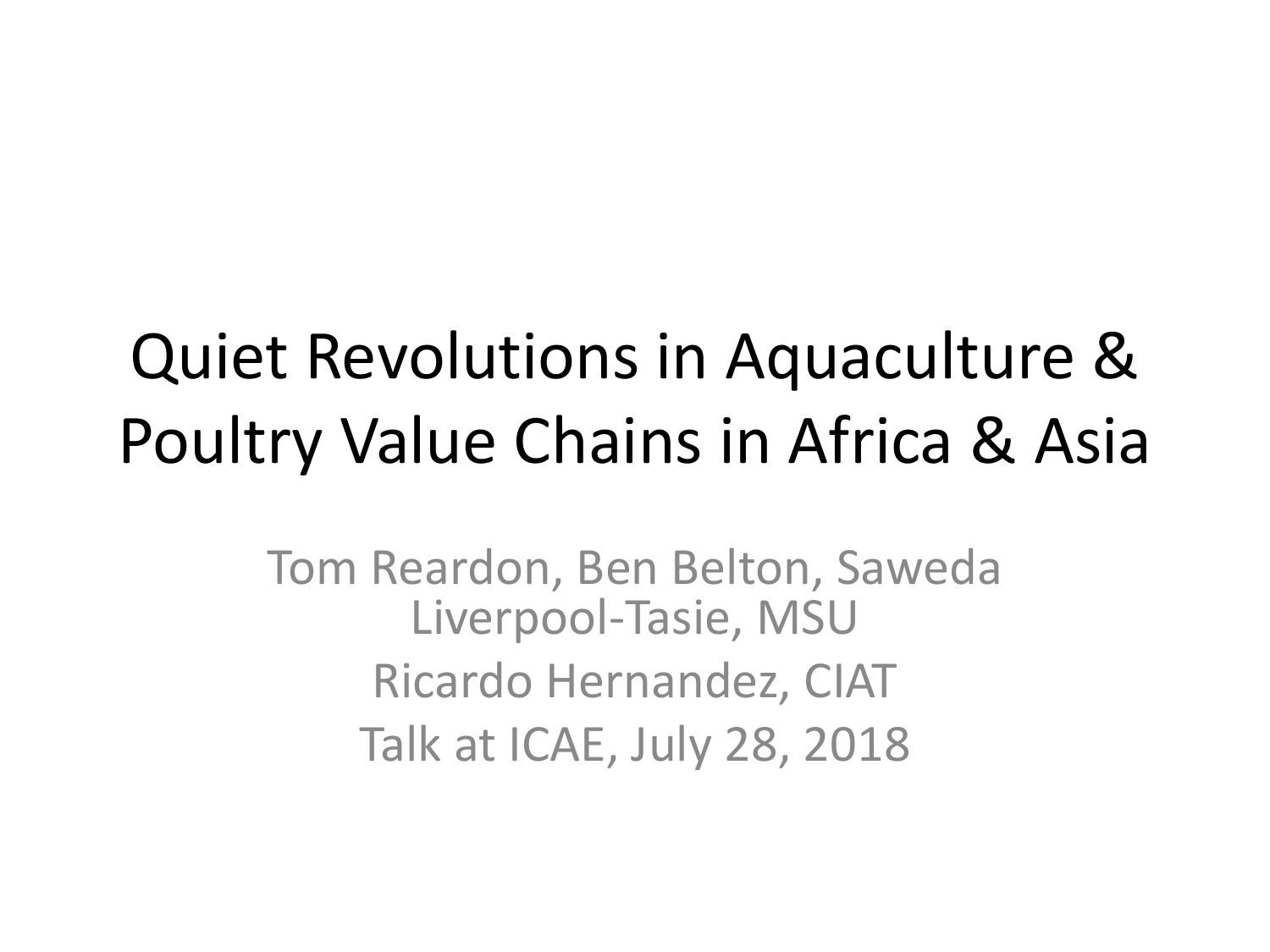**Transformation of value chains in Africa and Asia has** 

**… NOT been gradual**

## **… but instead sudden, rapid, abrupt**

**… image of tidal wave**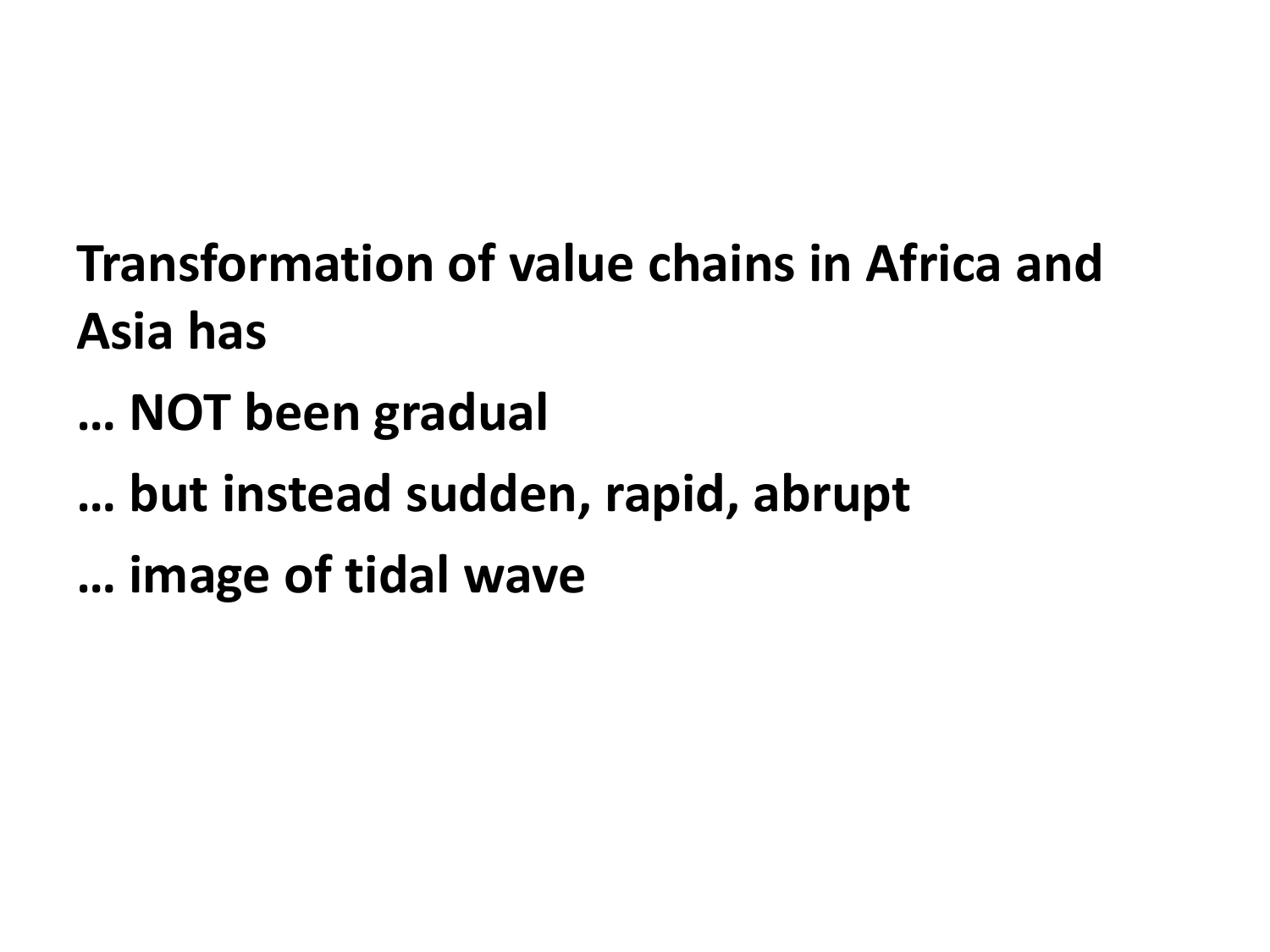# 1. Rapid Food system transformation driven by meta drivers & CONFLUENCE of 5 trends

#### **Meta drivers**

- **income** growth
- **policy liberalization**
- Public infrastructure investment
- Massive private investment (FDI & domestic)
- technology change and transfer (in each segment of supply chains) and cross cutting **(e.g. internet)**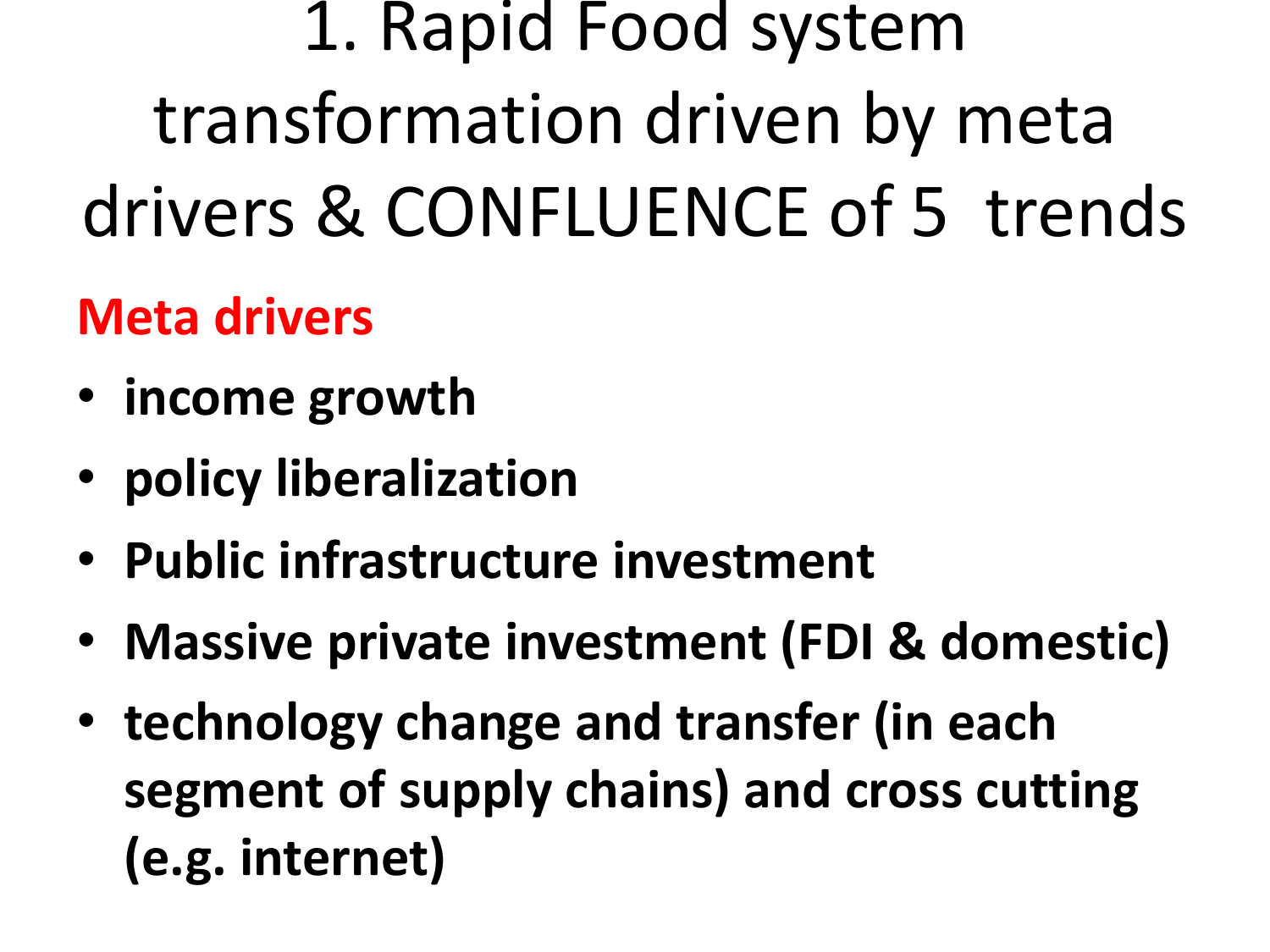#### **PULLED** by Downstream demand

### **1) urbanization**

#### 2) **diet change in urban and rural areas**

#### **"FACILITATED" by Midstream & Downstream**

- **3) Transformation of the "Hidden Middle": processing, wholesale, logistics (large & SMEs)**
- **… and retail (supermarket revolution! FF!)**

#### **FED by upstream**

- **4) Farming intensification, commercialization, diversification**
- **5) input value chain development**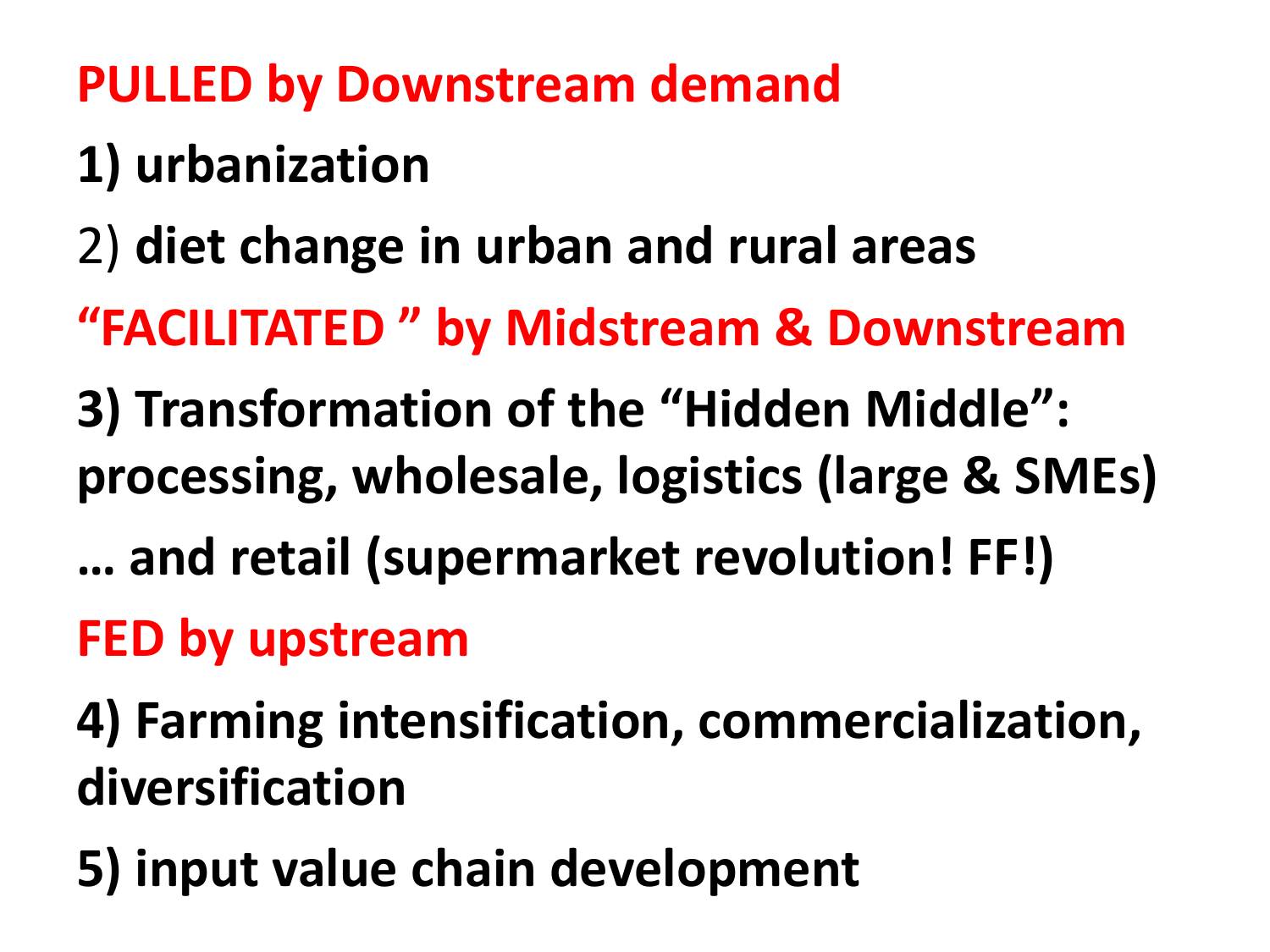3. Causing a Modern Revolution in value chains

**… FDI & large scale domestic investment**

**… supermarket revolution**

**… large processors**

**… modern wholesalers**

**… big seed/chemical companies**

**… big feed companies**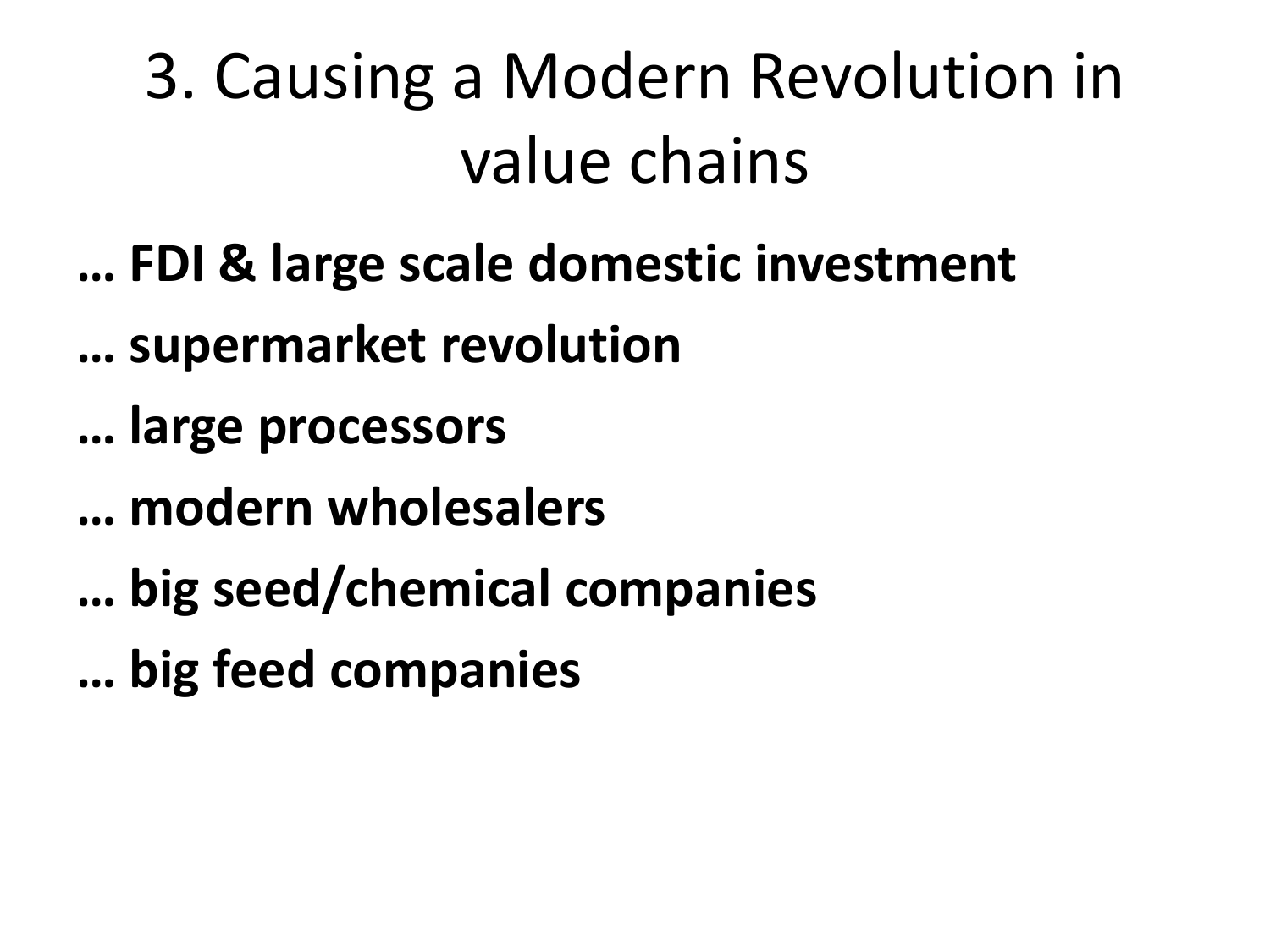# 4. Quiet Revolution in the "Hidden Middle"

**4.0. Overall**

**… Sudden & fast**

**… based on domestic markets & domestic investments**

**… data based on "stacked surveys" in all VC segments**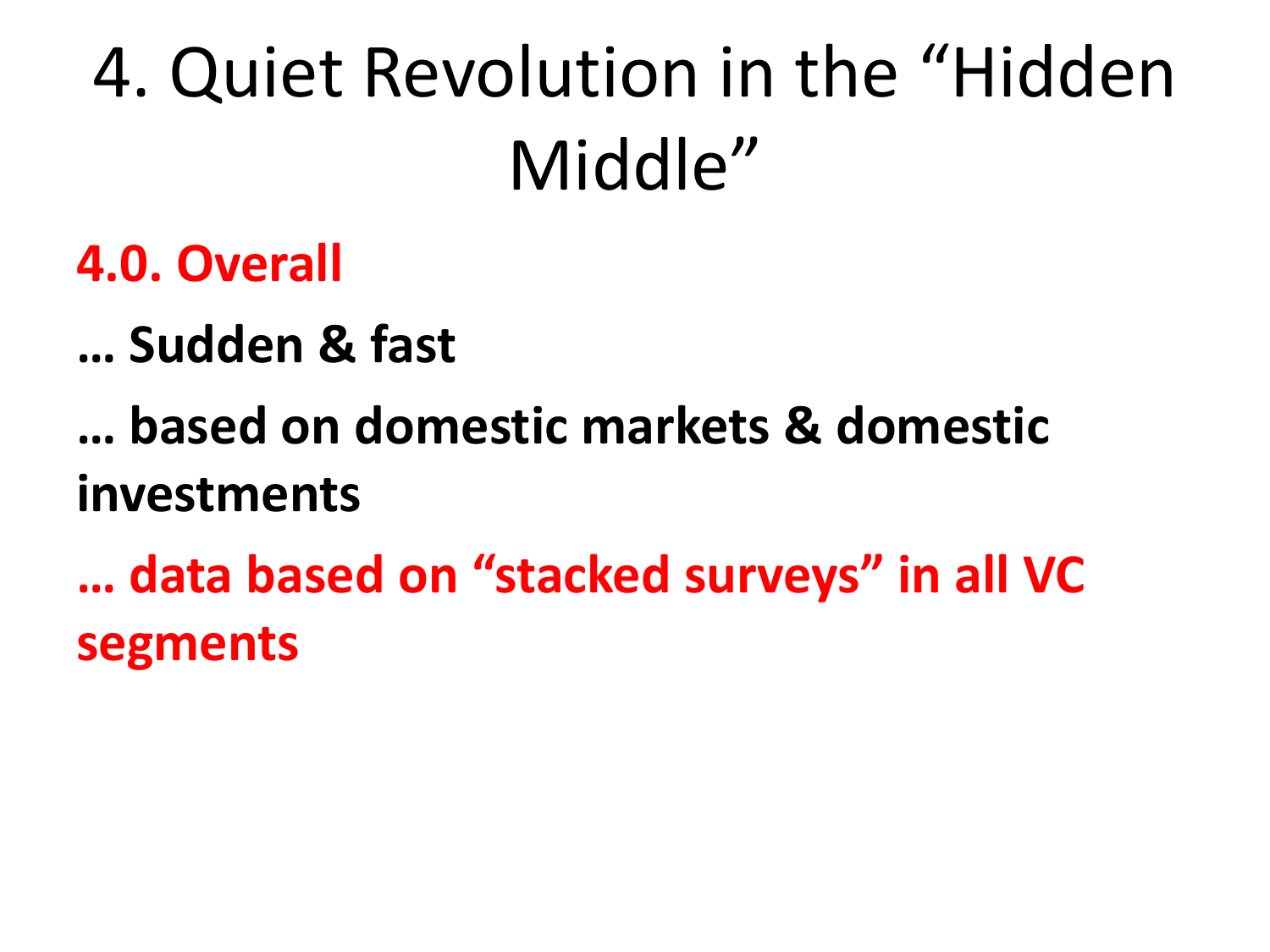#### **4.1. Structural changes**

- **a) Longer supply chains driven by urbanization**
- **b)** Diversification & value added in supply **chains driven by diet change**
- **c) Proliferation of 10's of 1000's of SMEs in**  processing, wholesale, 3PLS (transport, **warehouse, cold storage)**

**… Bart gave examples potato & rice Asia, teff Ethiopia**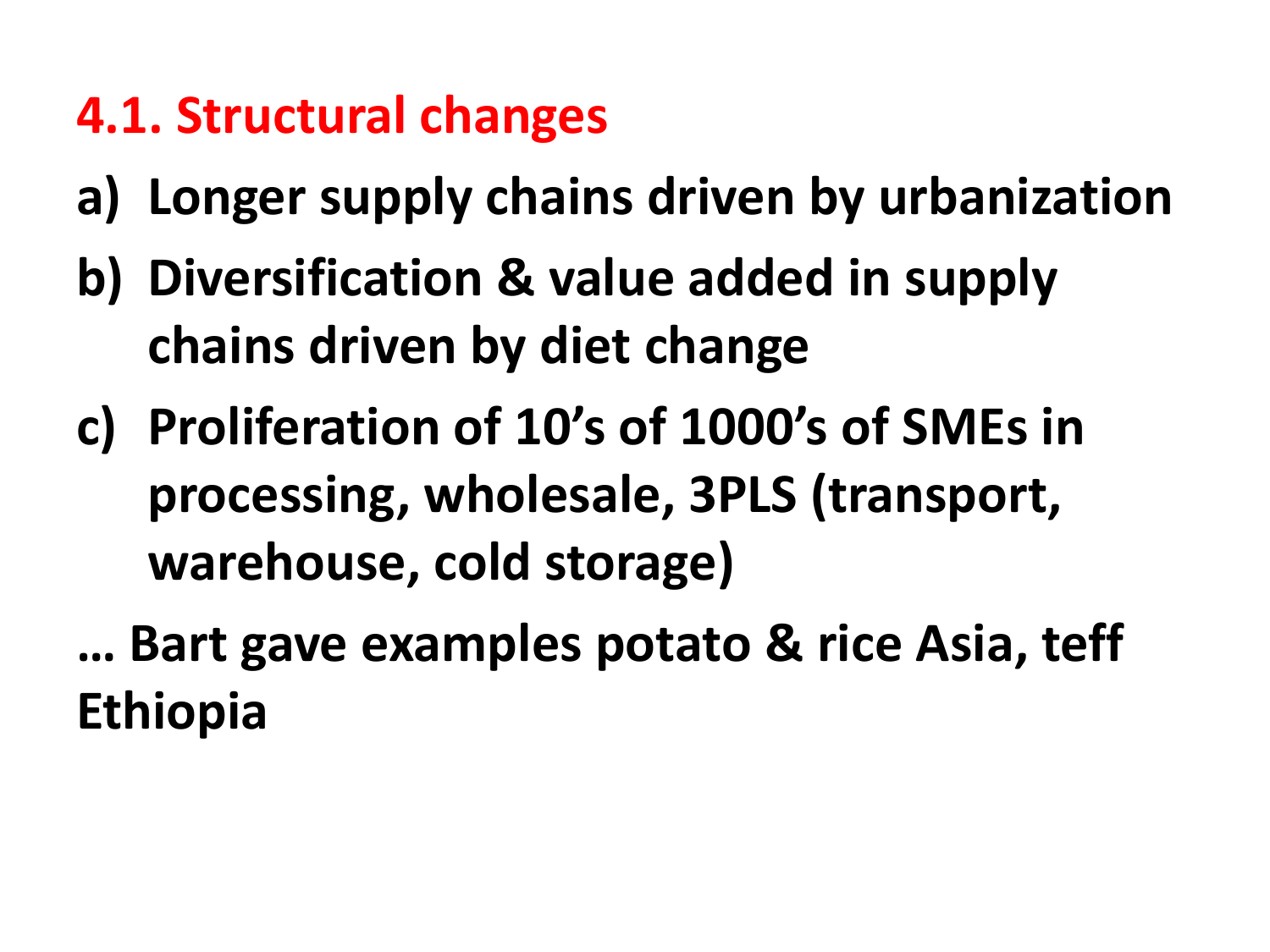#### d) Structural change: Bangladesh aquaculture **value chain**

**… 1500% increase in aquaculture product in 25 years (from 30 to 70% of fish consumption)** 

**... 600% increase in fish feed segment in past 10 years**

**…** 300% increase in 10 years in SMEs in the **HIDDEN MIDDLE: in wholesale, hatcheries, logistics** 

 $\rightarrow$  **Fish farming ALL for domestic (mainly urban) market**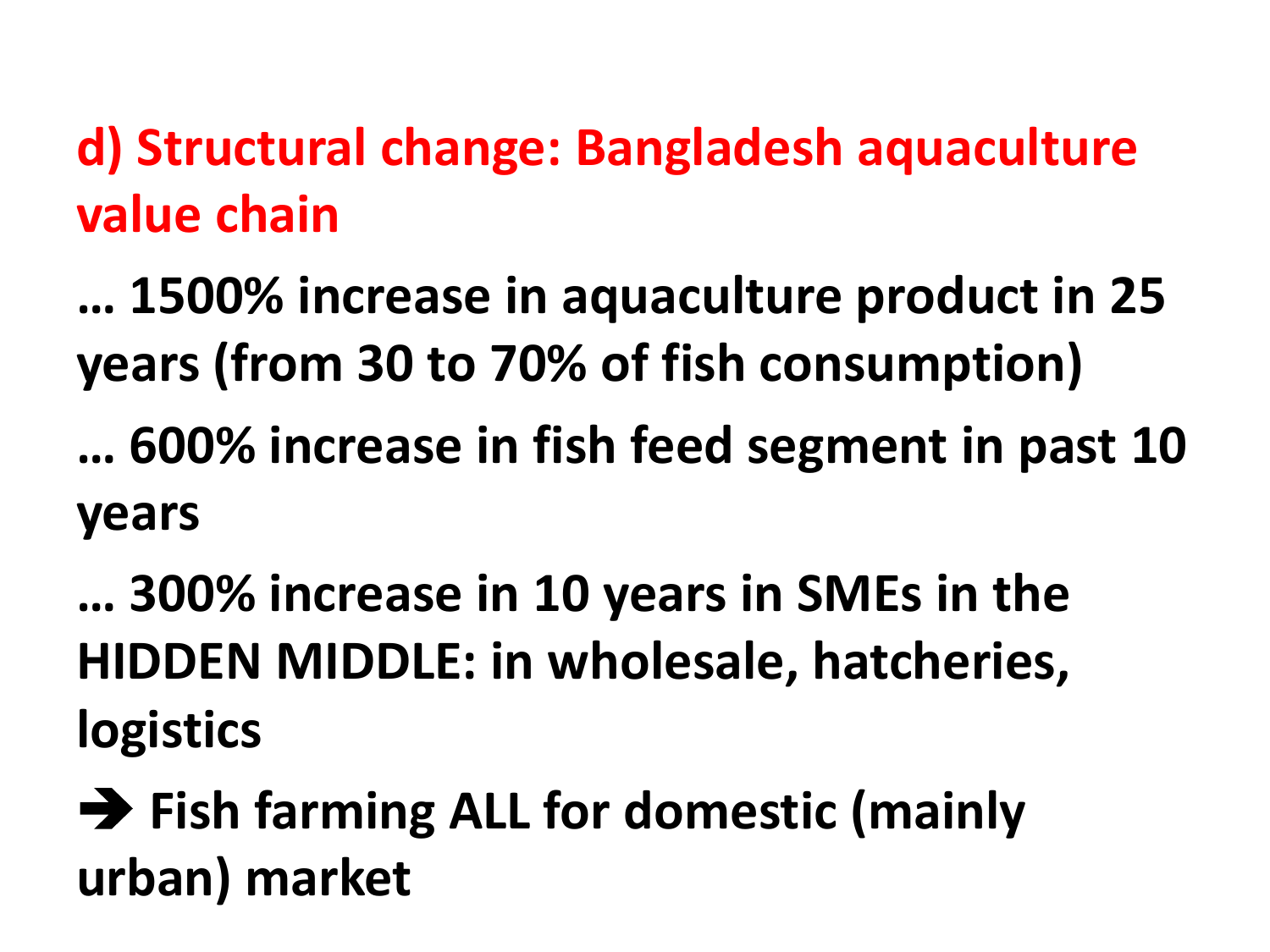**e) Structural change: Nigerian poultry complex**

**… development of North-South maize supply chain, 1500 km**

**… 600% increase in maize based feed sector in past 10 years**

**… imports only 15% of consumption**

**... huge jump in women based SMEs supplying small towns and secondary cities**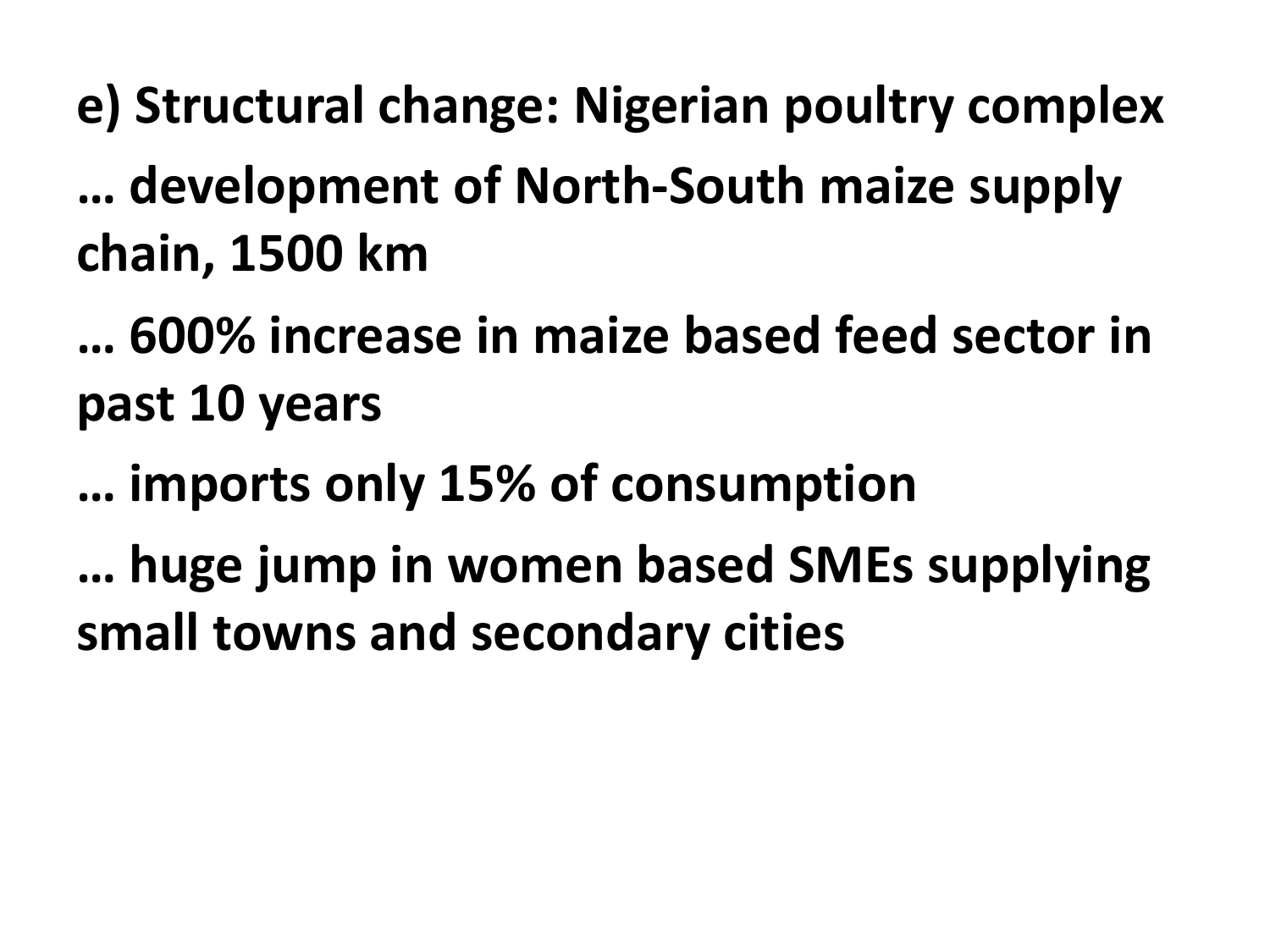#### **4.2. Conduct change**

**a) Traditional systems up-ended, examples**

**... tied output-credit arrangements with traders, are disappearing (15,000 interviews in** Asia, found 2% involved in tied credit; 8,000 in Africa, 3% in tied credit)

**… shift from traditional rural brokers to townbased wholesalers & 3PLS**

 $\rightarrow$  85% of volume of maize traders in Nigeria moved via 3PLS (big gap in research)